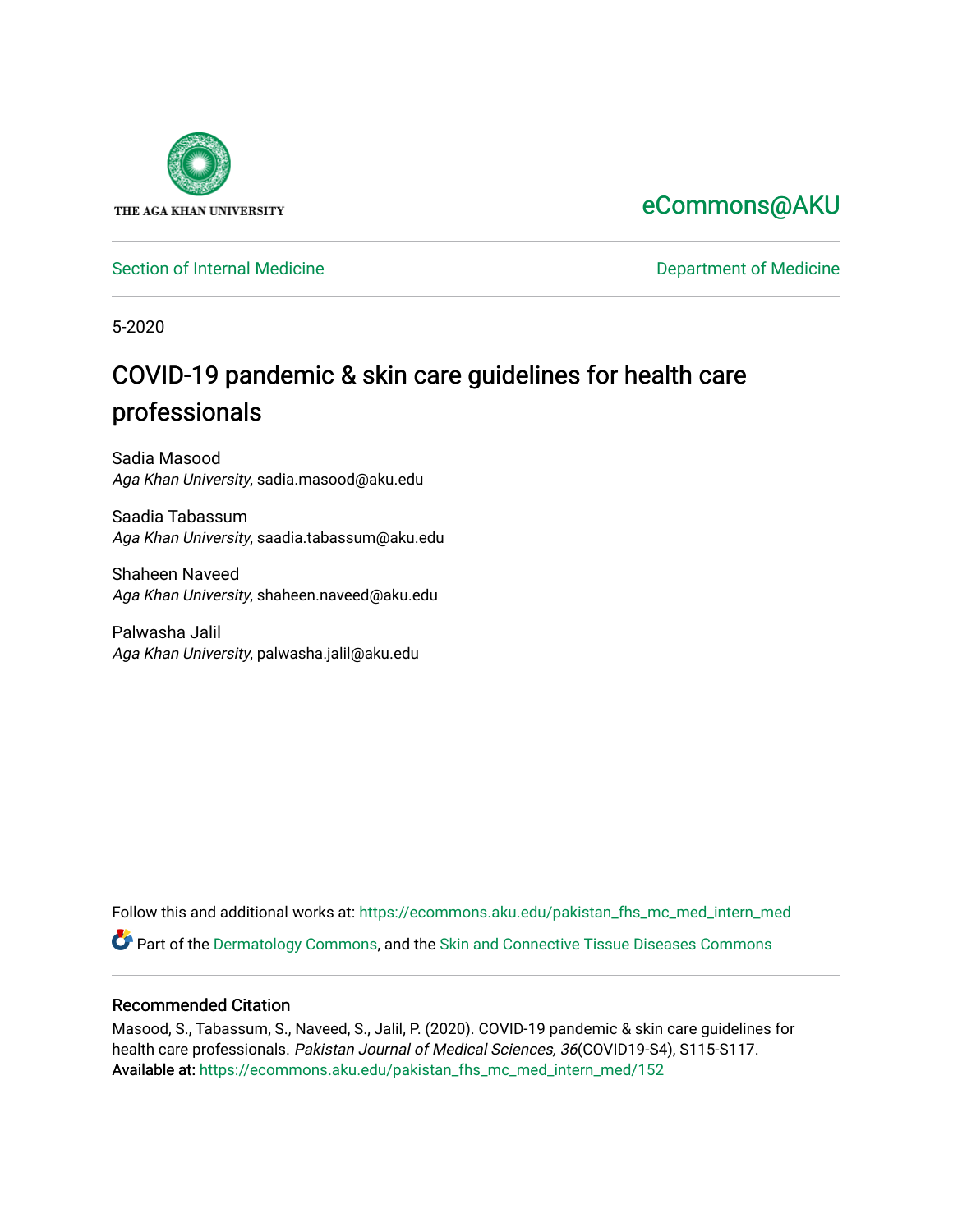# COVID-19 Pandemic & Skin Care Guidelines for Health Care Professionals

*Sadia Masood1 , Saadia Tabassum2 , Shaheen Naveed3 , Palwasha Jalil4*

### **ABSTRACT**

The Novel corona virus is bringing multiple challenges for health care professionals. Skin is the biggest organ and the first line of defense against different infections and external factors. Being the front line warriors, health care professionals are susceptible to various skin conditions due to prolonged use of personal protective equipment. These adverse skin conditions are redness, irritation, itching, contact dermatitis, and aggravation of underlying skin conditions like seborrheic dermatitis and acne vulgaris. In the current global situation, the potential incidence of such adverse dermatological effects does not in any manner cause the HCPs to deviate from the strict specific precautionary hygiene rules. These skin problems are manageable with the few precautionary measures. This article explores the different skin conditions that result from personal hygiene measures and usage of protective gear and will suggest some practical advice about how to manage and protect from these different adverse skin conditions.

**KEYWORDS:** Corona, Dermatitis, Skin care, Protective equipment.

### **doi: https://doi.org/10.12669/pjms.36.COVID19-S4.2748**

#### *How to cite this:*

*Masood S, Tabassum S, Naveed S, Jalil P. COVID-19 Pandemic & Skin Care Guidelines for Health Care Professionals. Pak J Med Sci. 2020;36(COVID19-S4):COVID19-S115-S17. doi: https://doi.org/10.12669/pjms.36.COVID19-S4.2748*

This is an Open Access article distributed under the terms of the Creative Commons Attribution License (http://creativecommons.org/licenses/by/3.0), which permits unrestricted use, distribution, and reproduction in any medium, provided the original work is properly cited.

The novel coronavirus is a new virus that has never been previously identified and it is spreading rapidly around the globe, outpacing the ability and resources of international health care systems. This outbreak was initially reported from Wuhan, China as a cluster of unknown respiratory illnesses.<sup>1</sup> The disease reached Pakistan on February 26<sup>th</sup> this year, when a patient was admitted with fever and respiratory symptoms.2 It is a highly contagious

1. Dr. Sadia Masood, MBBS, FCPS, MHPE.

- Assistant professor & Section Head Dermatology, 2. Dr. Saadia Tabassum, MBBS, FCPS
- Assistant Professor & Dermatology Program Director, 3. Dr. Shaheen Naveed, MBBS, FCPS.
- Assistant Professor Dermatology, Department of Dermatology, Liaquat National Hospital, Karachi, Pakistan.
- 4. Palwasha Jalil, MBBS. Chief Resident Dermatology,

1,2,4: Department of Medicine, Aga Khan University Hospital, Karachi, Pakistan.

Correspondence:

Sadia Masood Faculty Office Building Department of Medicine, Aga Khan University Hospital, Karachi, Pakistan. Email: sadia.masood@aku.edu

| * | Received for Publication: | April 23, 2020 |  |
|---|---------------------------|----------------|--|
|   |                           |                |  |

- **\*** Revision Received: April 30, 2020
- **\*** Revision Accepted: May 2, 2020

virus that spreads through the respiratory route, mainly by sneezing, coughing, through droplets from infected people, contact with contaminated surfaces, and community transmission. The spread of infection can be reduced through the use of proper protective equipment (PPE), the practice of maintaining diligent hand hygiene and social distancing.<sup>3</sup>

The new coronavirus creates a challenging environment for all physicians and health care workers, affecting their financial, personal, and social lives. Skin is the largest organ of our body and skin problems account for a substantial proportion of workplace injury and days away from work.<sup>4,5</sup> Various skin conditions are emerging as a result of prolonged use of personal protective gear and extra personal hygiene measures. Skin manifestations in health care professionals (HCPs) are mainly due to skin friction, hyper-hydration effects, and contact reactions.6 These factors can also sometimes aggravate existing skin diseases. Commonly reported skin problems among HCPs due to PPE use include redness, scaling, itching, irritation, and skin maceration. Wearing a mask can cause pressure urticarial, contact dermatitis, itching, indentations, and acneiform eruption (Fig.1). The protective caps can cause scalp occlusion leading to itching,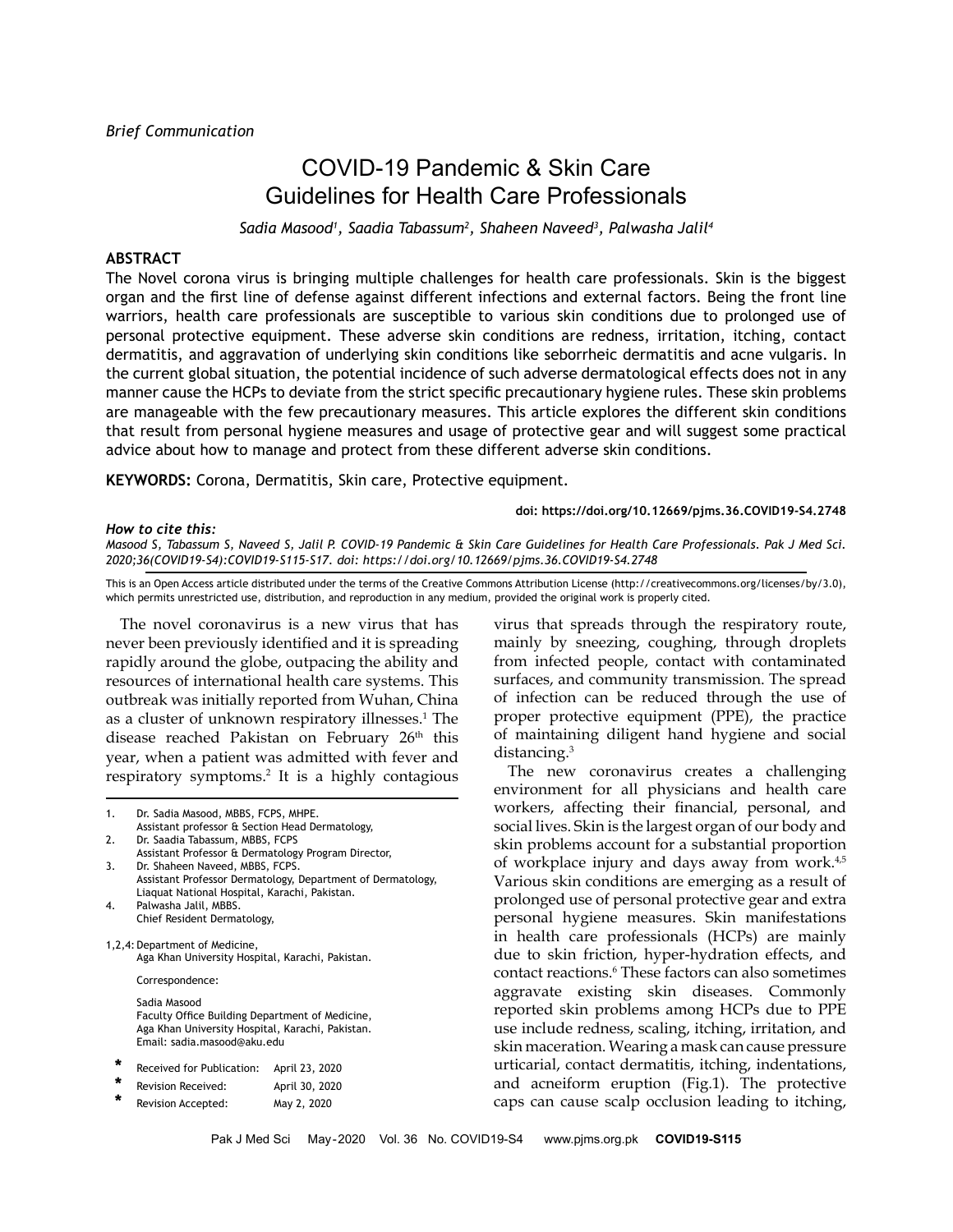

Fig.1: Skin indentations on cheek after using N-95 mask.

folliculitis and exacerbate seborrheic dermatitis. The nasal bridge is the most commonly affected skin site due to the continuous use of protective goggles. The use of latex gloves leads to occlusion, blister formation, sometime maceration that cause contact dermatitis (Fig.2). Excessive and frequent hand washing using detergents and disinfectants affects the hydro-lipid barrier may cause dryness and irritation.

There is a very high prevalence of protective equipment related skin diseases. Despite the problem recognition, there is a paucity of data published on effective measures to decrease the incidence of these different skin conditions among health care professionals.<sup>7-8</sup> The HCPs, working on the frontline against Corona Virus are more vulnerable to skin protective barrier damage. They should be able to recognize the consequences of wearing these protective gear and how to protect themselves from such issues.**1,9** The following preventive measure is the best approach to avoid skin irritation, erosion, maceration, and contact dermatitis due to PPE and personal hygiene measure during the current pandemic:

• Skin scaling and dryness is very common because humid and close environments due to water in exhaled air can impair the skin barrier function. The application of good barrier cream (e.g Vaseline, petroleum jelly) before and after wearing PPE



Fig.2: Clinical feature of irritant contact dermatitis on hands after prolong use of latex gloves (Shows multiple vesicles and erosions on fingers).

prevents such discomfort.10

● Wear a properly fitted mask and apply moisturizers on the face before wearing protective equipment. It would help to lubricate the skin and reduce skin friction. Wearing masks can cause skin indentations, which usually regress spontaneously. ● For persistent itching and pruritus at the site of

the mask, put two to three layers of gauze inside the mask. and later wash face with tap water.

• Always moisturize the lips with good quality paraffin balm or petroleum jelly, before and after using PPE, as lip dryness can lead to cracking and proliferation of bacteria.

● For oral mucosal care, always try to rinse the mouth with normal saline or water when getting off from work.

● Try to use best-fitted goggles. Tightly fitted goggles cannot increase the protective effect, but instead, can generate fogs and damage the skin.

● Try to avoid washing your face with hot water or any irritant like ethanol, as it causes redness and swelling.

● For acne-prone skin, it is advisable to use moisturizers that contain oil control ingredients.

● A single layer of high quality latex gloves is sufficient to protect the skin. An extra layer is